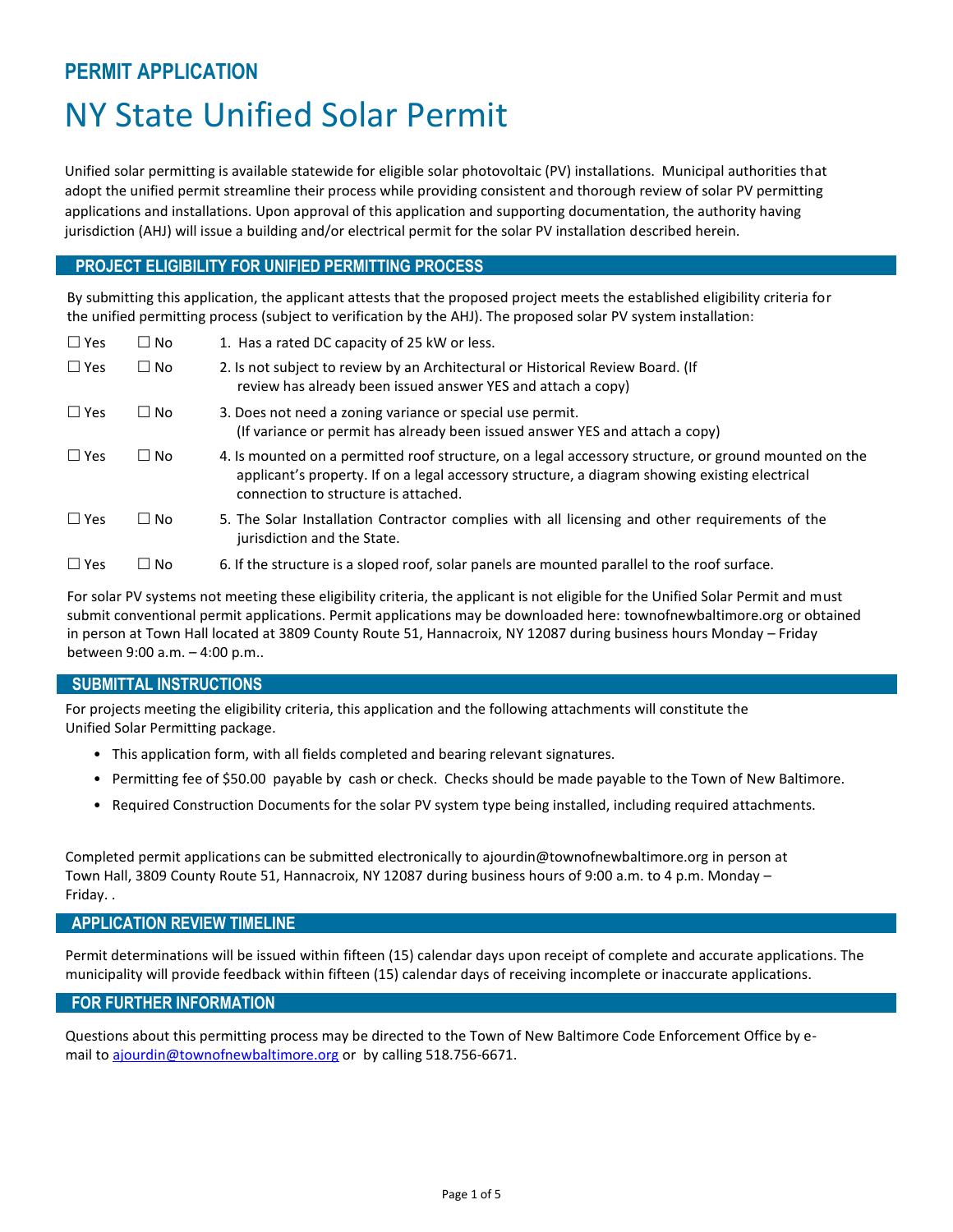| <b>PROPERTY OWNER</b> ity                                                                                                                                                                                                                                                         |                   |                   |              | State                    | Zip |  |  |  |
|-----------------------------------------------------------------------------------------------------------------------------------------------------------------------------------------------------------------------------------------------------------------------------------|-------------------|-------------------|--------------|--------------------------|-----|--|--|--|
| Section                                                                                                                                                                                                                                                                           |                   | <b>Block</b>      |              | Lot Number               |     |  |  |  |
| <b>EXISTING USE</b>                                                                                                                                                                                                                                                               |                   |                   |              |                          |     |  |  |  |
| $\Box$ Single Family                                                                                                                                                                                                                                                              | $\Box$ 2-4 Family | $\Box$ Commercial | $\Box$ Other |                          |     |  |  |  |
| PROVIDE THE TOTAL SYSTEM CAPACITY RATING (SUM OF ALL PANELS)                                                                                                                                                                                                                      |                   |                   |              |                          |     |  |  |  |
| Solar PV System:                                                                                                                                                                                                                                                                  | kW DC             |                   |              |                          |     |  |  |  |
| <b>SELECT SYSTEM CONFIGURATION</b>                                                                                                                                                                                                                                                |                   |                   |              |                          |     |  |  |  |
| Make sure your selection matches the Construction Documents included with this application.                                                                                                                                                                                       |                   |                   |              |                          |     |  |  |  |
| $\Box$ Load side connection with DC optimizers<br>Supply side connection with microinverters<br>Load side connection with microinverters<br>Supply side connection with DC optimizers<br>Supply side connection with string inverter<br>Load side connection with string inverter |                   |                   |              |                          |     |  |  |  |
| <b>Contractor Business Name</b>                                                                                                                                                                                                                                                   |                   |                   |              |                          |     |  |  |  |
| <b>Contractor Business Address</b>                                                                                                                                                                                                                                                |                   | City              |              | State                    | Zip |  |  |  |
| Contractor Contact Name                                                                                                                                                                                                                                                           |                   |                   |              | <b>Phone Number</b>      |     |  |  |  |
| Contractor License Number(s)                                                                                                                                                                                                                                                      |                   |                   |              | <b>Contractor Email</b>  |     |  |  |  |
| <b>Electrician Business Name</b>                                                                                                                                                                                                                                                  |                   |                   |              |                          |     |  |  |  |
| <b>Electrician Business Address</b>                                                                                                                                                                                                                                               |                   | City              |              | State                    | Zip |  |  |  |
| <b>Electrician Contact Name</b>                                                                                                                                                                                                                                                   |                   |                   |              | <b>Phone Number</b>      |     |  |  |  |
| Electrician License Number(s)                                                                                                                                                                                                                                                     |                   |                   |              | <b>Electrician Email</b> |     |  |  |  |
| Please sign below to affirm that all answers are correct and that you have met all the conditions and requirements to submit a<br>unified solar permit.                                                                                                                           |                   |                   |              |                          |     |  |  |  |
| Property Owner's Signature                                                                                                                                                                                                                                                        |                   |                   |              | Date                     |     |  |  |  |
| Solar Installation Company Representative Signature                                                                                                                                                                                                                               |                   |                   |              | Date                     |     |  |  |  |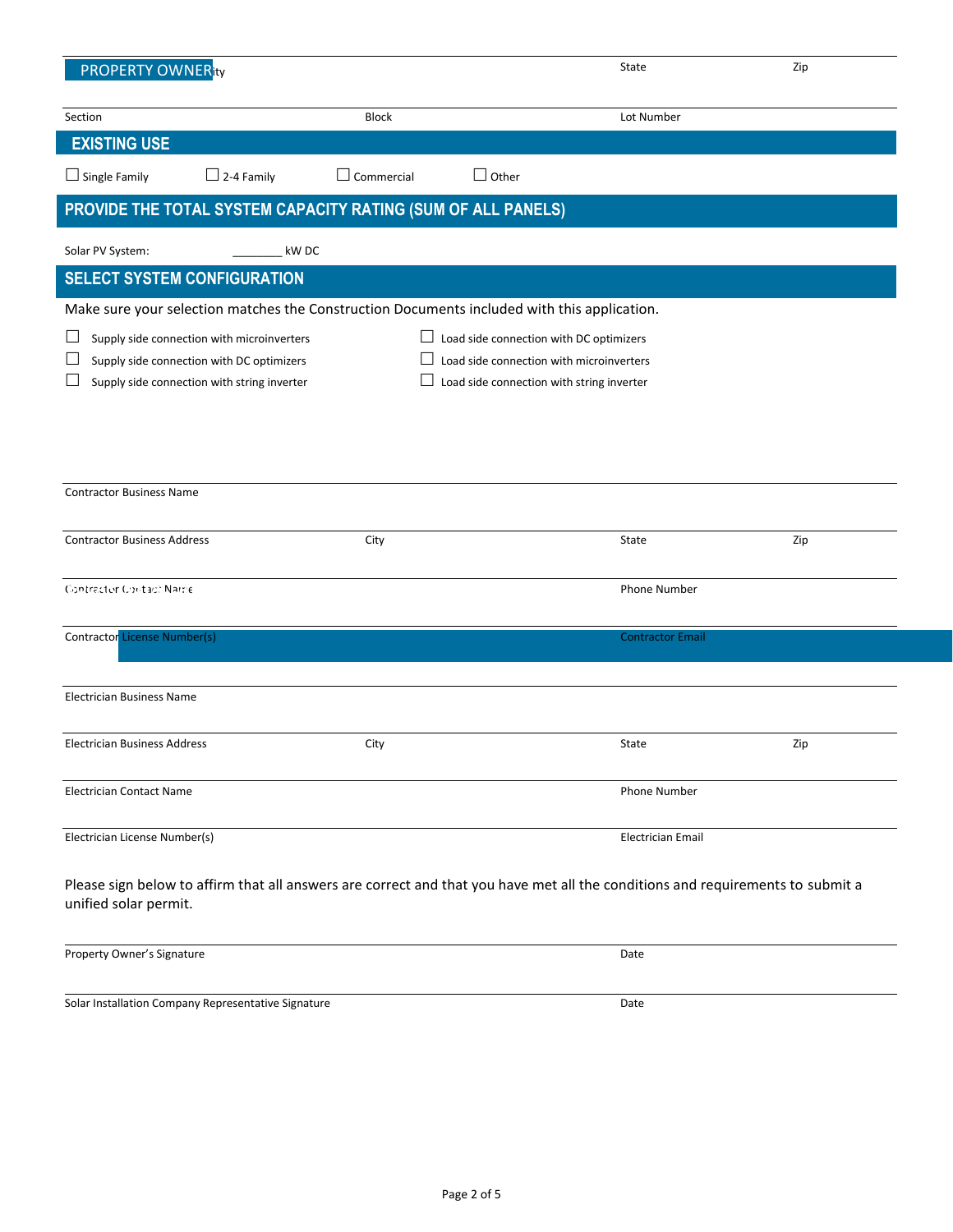# **SUBMITTAL REQUIREMENTS SOLAR PV 25KW OR LESS (ATTACHMENTS)** NY State Unified Solar Permit

This information bulletin is published to guide applicants through the unified solar PV permitting process for solar photovoltaic (PV) projects 25 kW in size or smaller. This bulletin provides information about submittal requirements for plan review, required fees, and inspections.

#### **PERMITS AND APPROVALS REQUIRED**

The following permits are required to install a solar PV system with a nameplate DC power output of 25 kW or less:

- a) Unified Solar Permit
- b) Upon completion, a third party electrical inspection with certificate submitted to Building Department.

Planning Board review is not required for solar PV installations of this size.

Fire Department approval is not required for solar PV installations of this size.

#### **SUBMITTAL REQUIREMENTS**

In order to submit a complete permit application for a new solar PV system, the applicant must include:

- a) Completed Standard Permit Application form which includes confirmed eligibility for the Unified Solar Permitting process. This permit application form can be downloaded at townofnewbaltimore.org
- b) Construction Documents, with listed attachments including but not limited to, a site plan, an electrical wiring diagram, a structural analysis as applicable, and specification sheets for the modules, inverter, and racking system. Construction Documents must be by stamped and signed by a New York State Registered Architect or New York State Licensed Professional Engineer.

The Town of New Baltimore, through adopting the Unified Solar Permitting process, requires contractors to provide

construction documents, such as the examples included in the Understanding Solar PV Permitting and Inspecting in New

York State document. Should the applicant wish to submit Construction Documents in another format, ensure that the

submittal includes the following information:

- Manufacturer/model number/quantity of solar PV modules and inverter(s).
- String configuration for solar PV array, clearly indicating the number of modules in series and strings in parallel (if applicable).
- Combiner boxes: Manufacturer, model number, NEMA rating.
- From array to the point of interconnection with existing (or new) electrical distribution equipment: identification of all raceways (conduit, boxes, fittings, etc.), conductors and cable assemblies, including size and type of raceways, conductors, and cable assemblies.
- Sizing and location of the EGC (equipment grounding conductor).
- Sizing and location of GEC (grounding electrode conductor, if applicable).
- Disconnecting means of both AC and DC including indication of voltage, ampere, and NEMA rating.
- Interconnection type/location (supply side or load side connection)
- For supply side connections only, indication that breaker or disconnect meets or exceeds available utility fault current rating kAIC (amps interrupting capacity in thousands).
- Ratings of service entrance conductors (size insulation type AL or CU), proposed service disconnect, and overcurrent protection device for new supply side connected solar PV system (reference NEC 230.82, 230.70).
- Rapid shutdown device location/method and relevant labeling.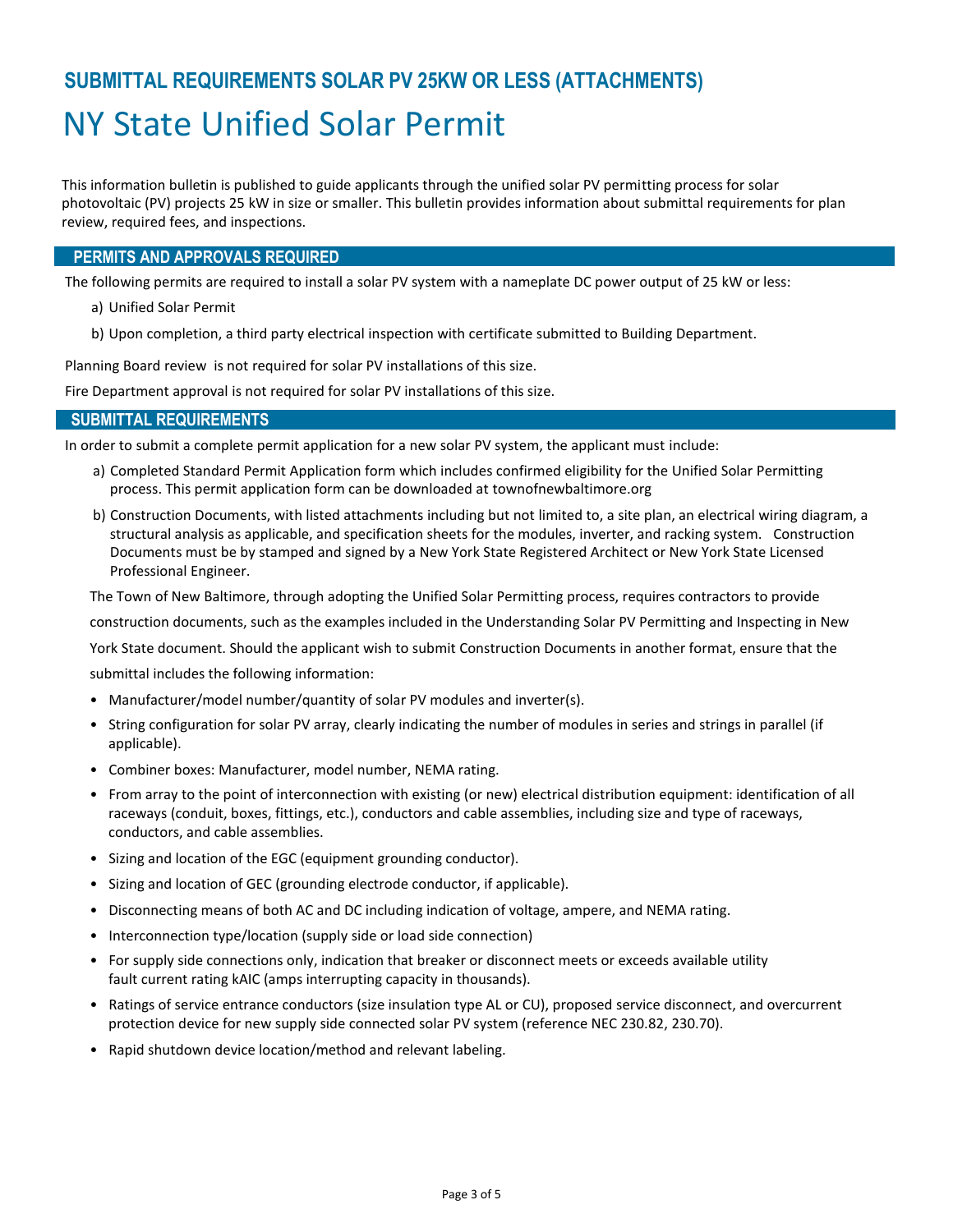c) (For Roof Mounted Systems) A roof plan showing roof layout, solar PV panels and the following fire safety items: approximate location of roof access point, location of code-compliant access pathways, code exemptions, solar PV system fire classification, and the locations of all required labels and markings.

d) Provide construction drawings with the following information:

- The type of roof covering and the number of roof coverings installed.
- Type of roof framing, size of members, and spacing.
- Weight of panels, support locations, and method of attachment.
- Framing plan and details for any work necessary to strengthen the existing roof structure.
- Site-specific structural calculations.
- e) Where an approved racking system is used, provide documentation showing manufacturer of the racking system, maximum allowable weight the system can support, attachment method to roof or ground, and product evaluation information or structural design for the rack.
- f) Proof of Installation Contractor insurance coverage including General Liability, Worker's Compensation and Employee Disability.

#### **PLAN REVIEW**

Completed Permit applications can be submitted by regular mail or in person between 9:00 a.m. and 4:00 p.m.to Town of New Baltimore Building Department at 3809 County Route 51, Hannacroix, NY 12087.

#### **FEES**

\$50.00 cash or check made payable to the Town of New Baltimore.

#### **INSPECTIONS**

Once all permits to construct the solar PV installation have been issued and the system has been installed, it must be inspected before final approval is granted for the solar PV system. On-site inspections can be scheduled by contacting Building Department by telephone at 518.756.6671 ext.6, option 1 or e-mail ajourdin@townofnewbaltimore.org.

Inspection requests received within business hours are typically scheduled for the next business day. If next business day is not available, inspection should happen within a fifteen-day window. The Town of New Baltimore requires all electrical work to be performed by an electrician licensed by the Greene County Board of Electrical Examiners and further requires inspection of all electrical work by a third-party Greene County Board of Electrical Examiners approved Electrical Inspection Agency.

In order to receive final approval, the following inspections are required:

FINAL INSPECTION - The applicant must contact the Town of New Baltimore Building Department when ready for a final inspection. During this inspection, the inspector will review the complete installation to ensure compliance with codes and standards, as well as confirming that the installation matches the records included with the permit application. The applicant must have ready, at the time of inspection, the following materials and make them available to the inspector:

- Copies of as-built drawings and equipment specifications, if different than the materials provided with the application.
- Photographs of key hard to access equipment, including;
	- Example of array attachment point and flashing/sealing methods used.
	- Opened rooftop enclosures, combiners, and junction boxes.
	- Bonding point with premises grounding electrode system.
	- Supply side connection tap method/device.
	- Module and microinverter/DC optimizer nameplates.
	- Microinverter/DC optimizer attachment.